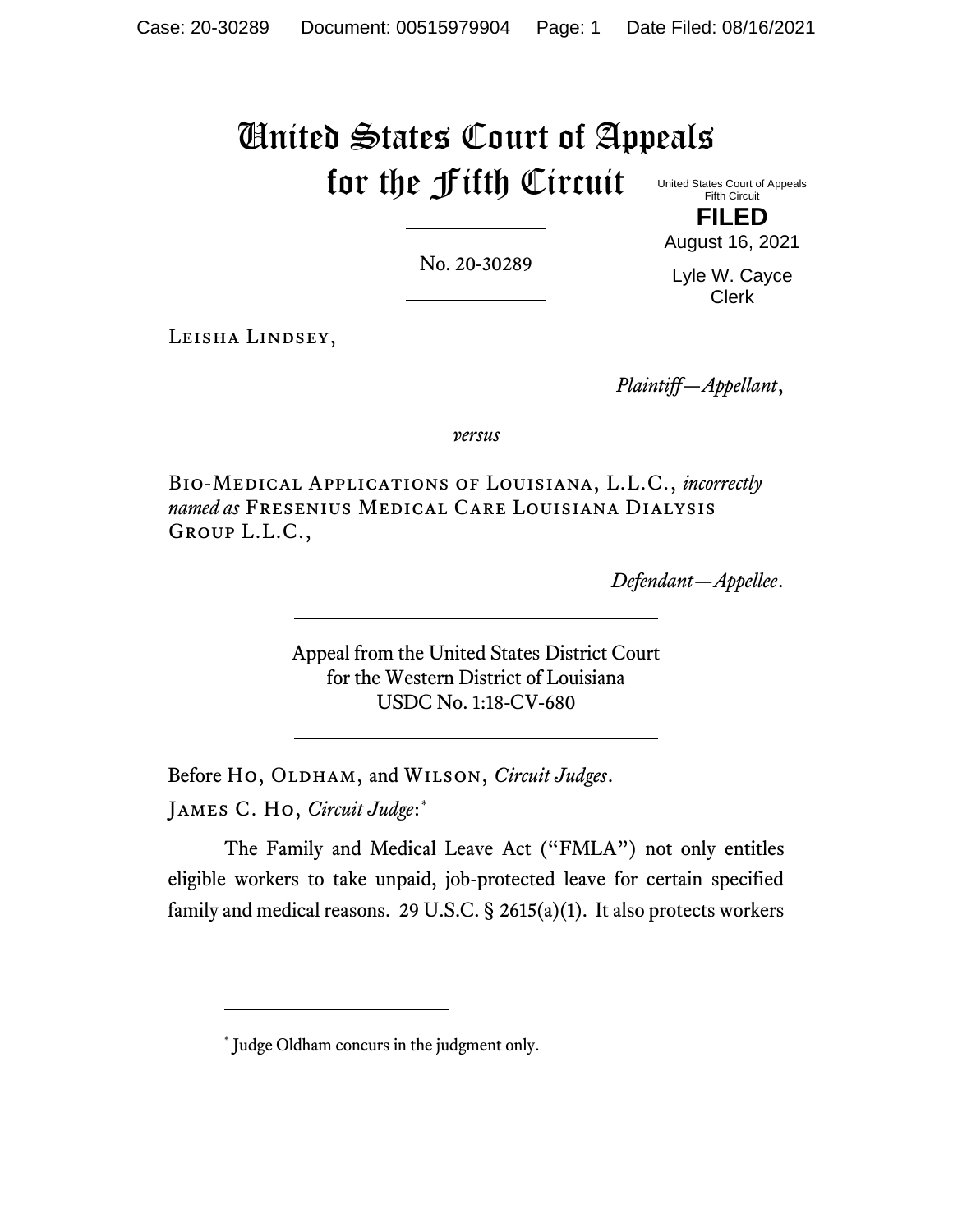from discriminatory retaliation from their employers in the event they choose to take FMLA leave. *Id.* § 2615(a)(2).

Leisha Lindsey presented prima facie evidence that, after 17 years of dutiful service, her employer, Bio-Medical Applications of Louisiana ("BMA"), terminated her because she was compelled to take FMLA leave in response to a series of personal tragedies. BMA claims she was fired for poor attendance. But employment records suggest BMA offered attendance issues as a *post hoc* rationalization to justify her firing. BMA also claims she was fired due to a series of missed deadlines. But summary judgment evidence suggests these were hortatory rather than mandatory deadlines, and that she was never informed that failure to meet these deadlines could result in discipline of any kind, let alone termination.

We therefore hold that the district court erred in granting summary judgment to BMA on her FMLA discriminatory retaliation claim. But we agree that her remaining claims do not survive summary judgment. Accordingly, we affirm in part and reverse in part and remand for further proceedings.

# **I.**

Leisha Lindsey began working for BMA in January 1999 as a staff registered nurse and rose through the ranks over the next 17 years. She earned two promotions within four years, rising to the position of Director of Nursing at BMA's clinic in Bunkie, Louisiana. She became Clinic Manager in 2008, a position she held until BMA terminated her in August 2017.

By all accounts, Lindsey was a stand-out employee for nearly her entire tenure. Her supervisor, David Powe, described her as a "really good clinic manager." She received either a "meets standards" or a "commendable" rating on each of her performance evaluations through 2015.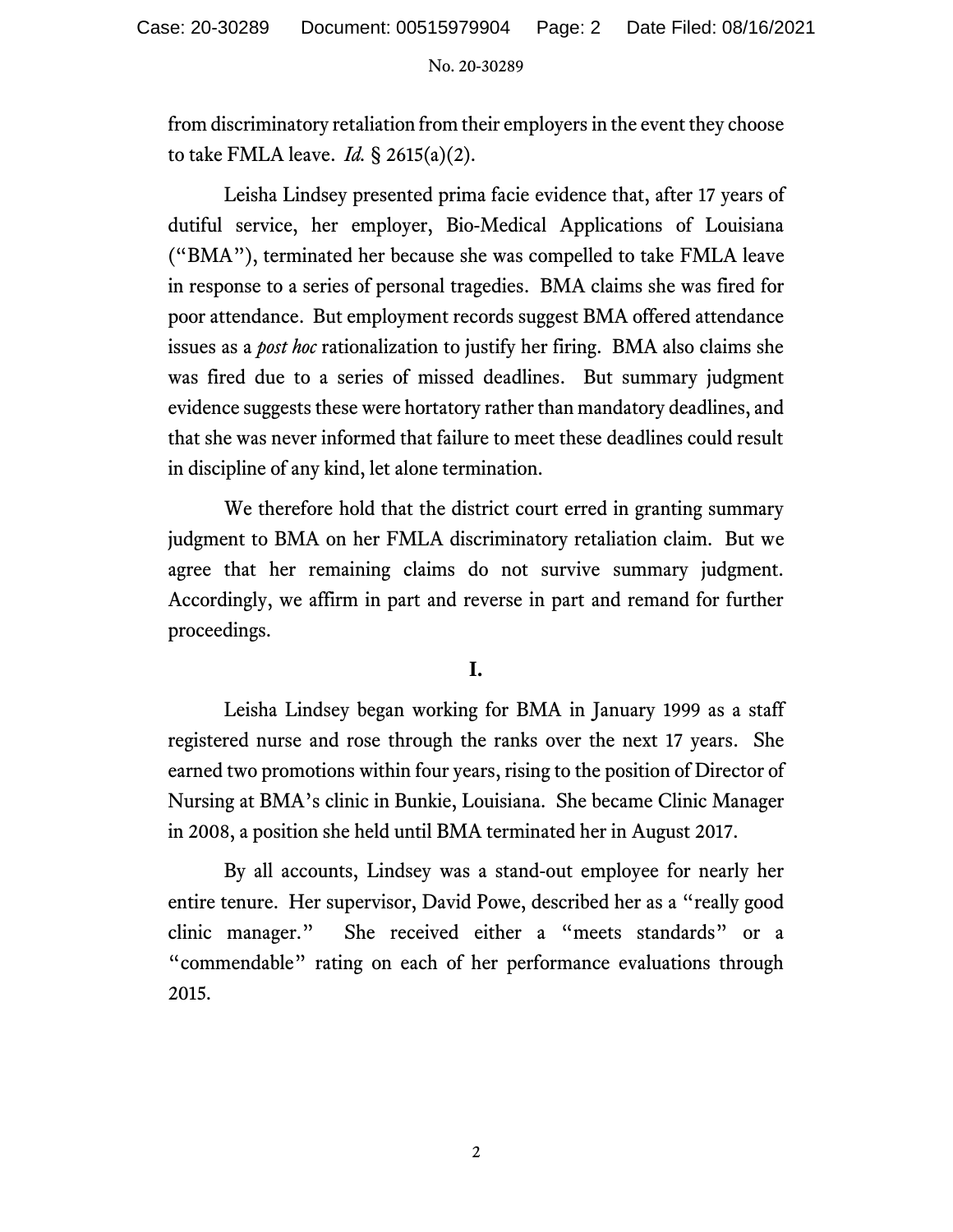But things changed after a series of personal tragedies forced her to take FMLA leave in 2016.

Lindsey experienced a fire in her home on July 5. She took one week of leave as a result. Then her son was hospitalized, prompting her to extend her leave for another month.

BMA approved Lindsey's leave under the FMLA through August 15. Even so, she voluntarily continued to perform some of her job responsibilities while on leave, and she told her team that she would "still be available to all of you by text or phone if anyone needs anything." She also communicated at irregular intervals with Powe and other colleagues via email and text about various work-related issues.

On August 31, two weeks after Lindsey returned to work, she attended a meeting with Powe and a coworker named Cecelia Robinson. During that meeting, Robinson suggested that BMA could "distribut[e] medication that came in for deceased patients to other patients." Lindsey objected, stating that "we're not going to do that here," and later followed up with an email to Powe on September 2 explaining why she believed Robinson's proposal was both illegal and unethical. Powe read the email that morning.

Later that same day, Powe prepared a "Corrective Action Form," claiming that he had received reports from other employees that Lindsey "wasn't at work" before she took leave several months earlier. He issued the disciplinary form to her the following week.

This was the first disciplinary action that Lindsey had ever received in her 17 years of service with BMA. The form stated that Lindsey "ha[d] not been consistently present . . . at the facility during normal hours," and that this was "affecting the moral [sic] and operations of the facility." It did not list specific dates or times of her purported absences, however, and Powe was unable to recall them later.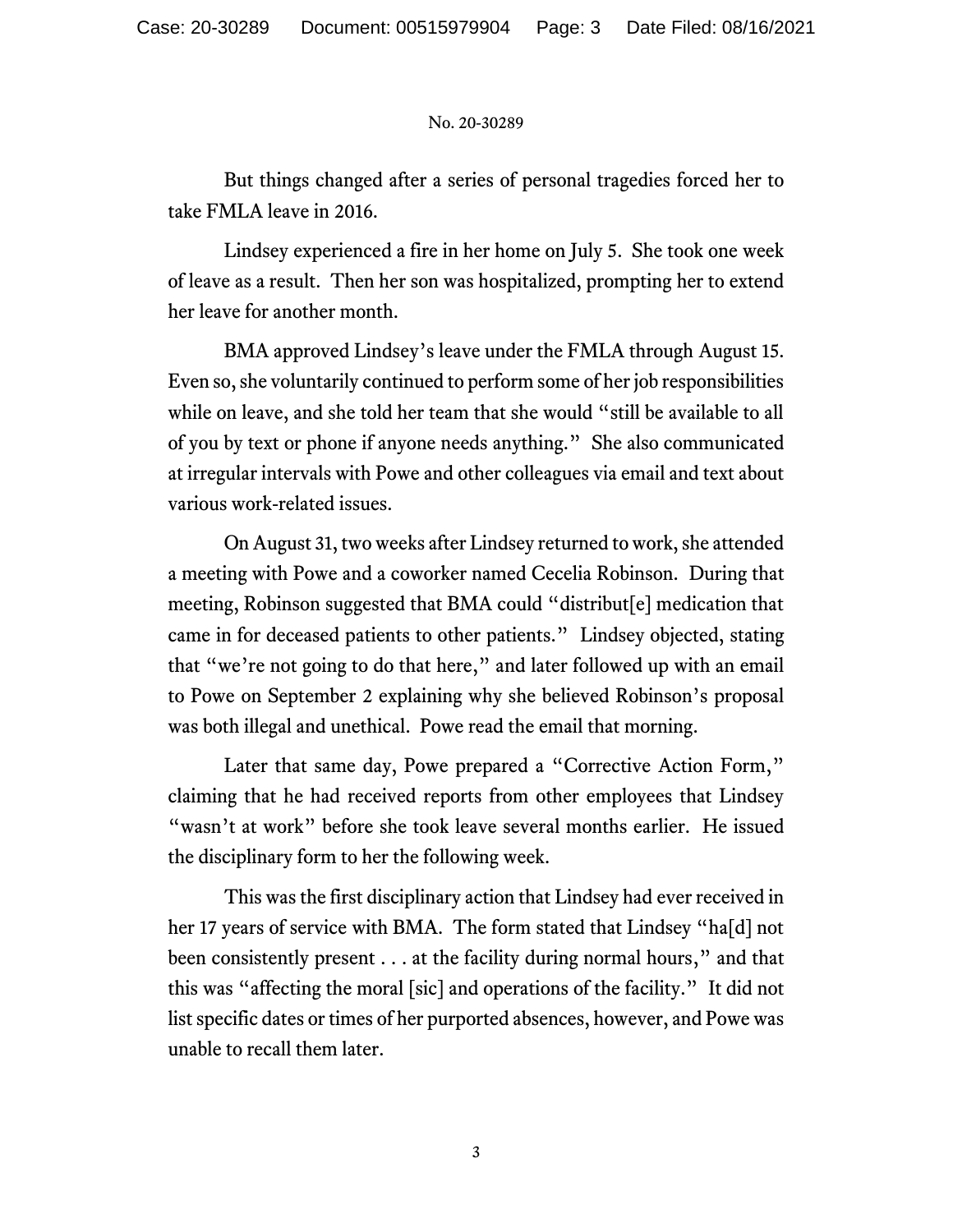Powe reevaluated Lindsey's attendance a few weeks later and determined that she was improving. Nevertheless, he issued a second Corrective Action Form on January 30, 2017, that upgraded BMA's disciplinary action to a "Final Written Warning." Powe explained that he issued the form because Lindsey's attendance "was going back to where it was." Unlike the first disciplinary form, however, this warning cited three specific incidents of Lindsey's absenteeism. The first occurred on September 28, 2016, when Powe was unable to reach Lindsey by text message because "she had come in at 10:20 AM" and "had left her phone on her desk" while she was "in the front." The second occurred on January 11, 2017, when Lindsey advised her secretary that she would be out sick but neglected to inform Powe directly. The third occurred on January 16, 2017, when some BMA employees texted Powe that they had been unable to locate Lindsey that morning. Lindsey objected to both disciplinary forms and refused to sign them.

Lindsey repeated her objections in a February 1 email to Powe and a February 6 email to Powe's supervisor, Carol Dark. Lindsey's email to Dark complained that she "believed she was being written up as part of her returning from leave of absence." Dark discussed the email with Powe, but it is unclear whether she reported Lindsey's complaint to HR. Lindsey claimed that Dark never investigated the complaint and remained "clueless as to facts as they truly are." Lindsey then began clocking in and out of work to "prov[e] to [Powe and everyone] else" that she was attending work. Powe asked her to stop because Lindsey was an exempt employee and "[e]xempt people don't clock in and out."

On March 21, 2017, Lindsey received a performance evaluation signed by Powe and Dark with an overall rating of "needs improvement." She had never received a rating that low in her then-18 years with BMA. The evaluation noted that Lindsey "had some issues of not meeting management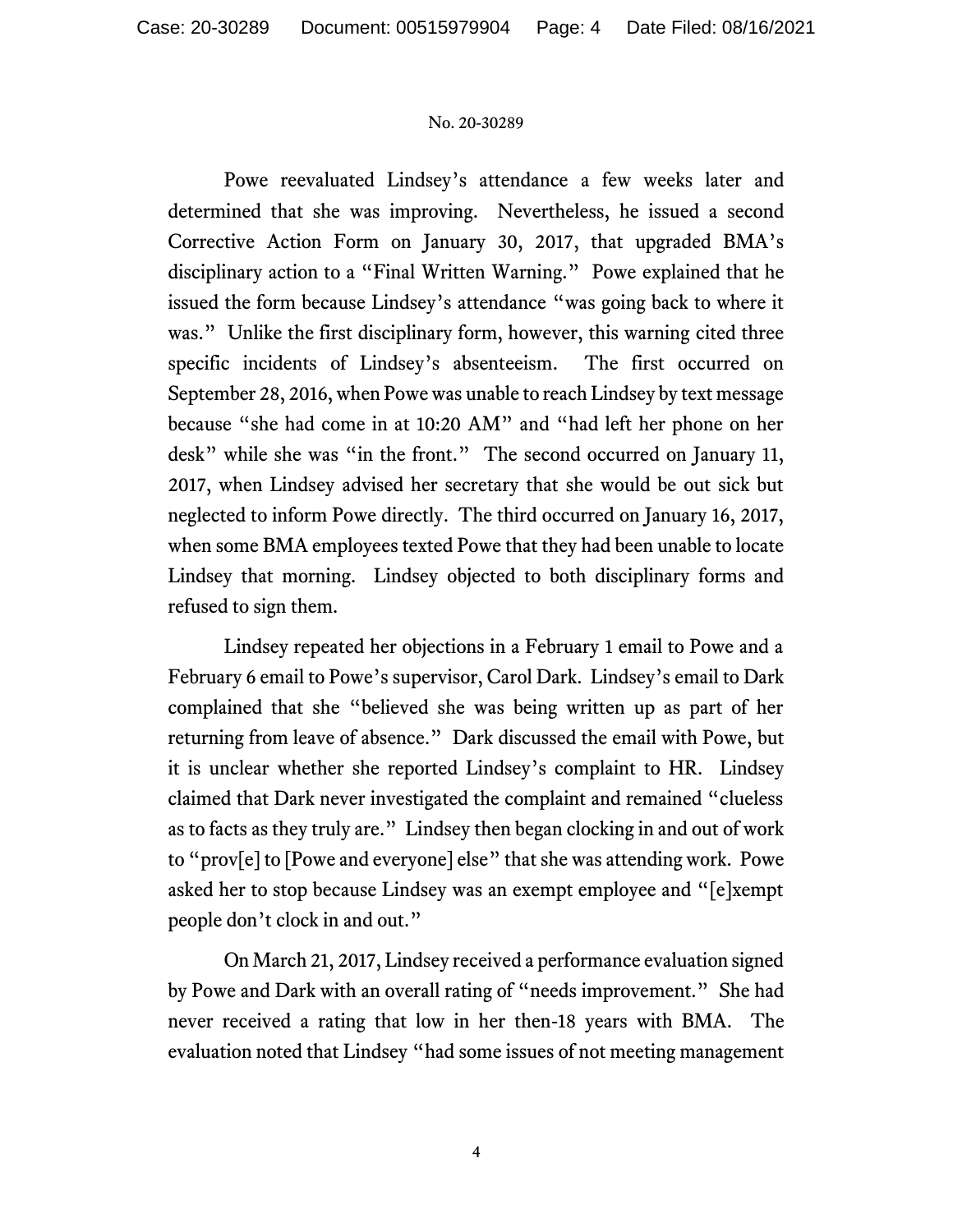expectations of being present at the facility during normal operating hours." But it also noted that Lindsey "made improvements in 2017" and that "[s]taff morale ha[d] also improved."

Also in early 2017, a government contractor named Network 13 consulted with BMA about participating in a "catheter tracking" project. Lindsey was asked to help with the project and to submit a monthly tracking report to Lynda Ball, Network 13's Quality Improvement Director, by the fifth day of each month. Lindsey understood the fifth to be merely a suggested date and regularly submitted her report after the fifth of each month. Ball sent Lindsey email reminders asking for the monthly report on March 8, May 8, June 5, and July 7, 2017. Ball sent a follow-up email on July 12, copying Dianne Garrand, BMA's Vice President of Quality. Garrand and Powe attempted to reach Lindsey on July 13 but were unsuccessful. Lindsey later attributed this to her attendance at a manager training meeting, a contention that Powe disputed.

Powe then met with Dark and BMA's HR officer to discuss the July 13 incident and Lindsey's future employment. They all agreed that Lindsey should be terminated. So Powe prepared a termination form and issued it to Lindsey on August 1, 2017. The form referenced Lindsey's prior warnings for "Work Attendance" and explained that Lindsey "ha[d] not [met] expectations outlined in [those] warning[s] as to being present at the facility during normal work hours." It also mentioned Powe's inability to reach Lindsey on July 13 and the fact that Lindsey "ha[d] been late with [her catheter tracking report] almost every month since the project started." Lindsey wrote on the form that "[t]his is bogus and has been the ploy from the beginning. I do not agree with anything on this."

Lindsey sued BMA in the United States District Court for the Western District of Louisiana. She brought four claims—two under the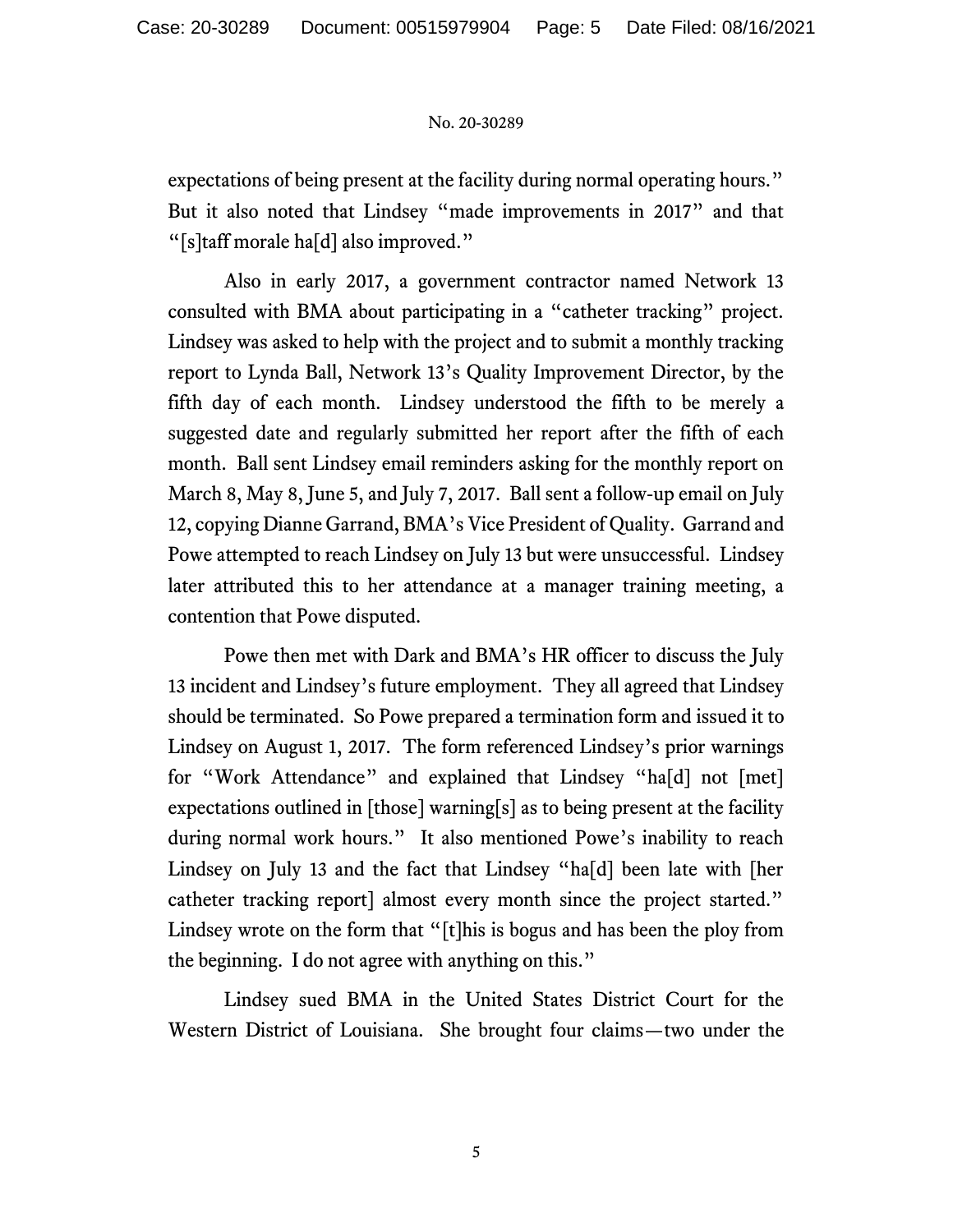FMLA for interfering with her leave and retaliating against her for taking leave, one for a violation of Louisiana's whistleblower statute, and one for intentional infliction of emotional distress.

BMA filed a motion for summary judgment on all claims, which the district court granted. Lindsey timely appealed all dismissed claims except her state law claim for intentional infliction of emotional distress. (She also appeals the district court's refusal to consider her sworn declaration on the ground that the substance of her declaration should have been argued in brief, and that her brief was already at the maximum page limit established under Local Rules. We need not consider this challenge because the remainder of the record provides sufficient evidence for us to address her claims.)

We review a district court's grant of summary judgment de novo. *Morrow v. Meachum*, 917 F.3d 870, 874 (5th Cir. 2019). "We ask whether the movant has shown 'that there is no genuine dispute as to any material fact and the movant is entitled to judgment as a matter of law.'" *United States ex rel. Drummond v. BestCare Lab'y Servs., L.L.C.*, 950 F.3d 277, 280 (5th Cir. 2020) (quoting FED. R. CIV. P. 56(a)). A genuine dispute exists "when the evidence is such that a reasonable jury could return a verdict for the nonmovant" after taking the facts "in the light most favorable" to her. *Davis-Lynch, Inc. v. Moreno*, 667 F.3d 539, 549–50 (5th Cir. 2012) (quotation omitted).

# **II.**

On appeal, Lindsey contends that the district court erred in granting summary judgment on her FMLA interference claim, her FMLA discriminatory retaliation claim, and her claim under the Louisiana whistleblower statute. We address each in turn, concluding that the district court erred with respect to her claim for discriminatory retaliation under the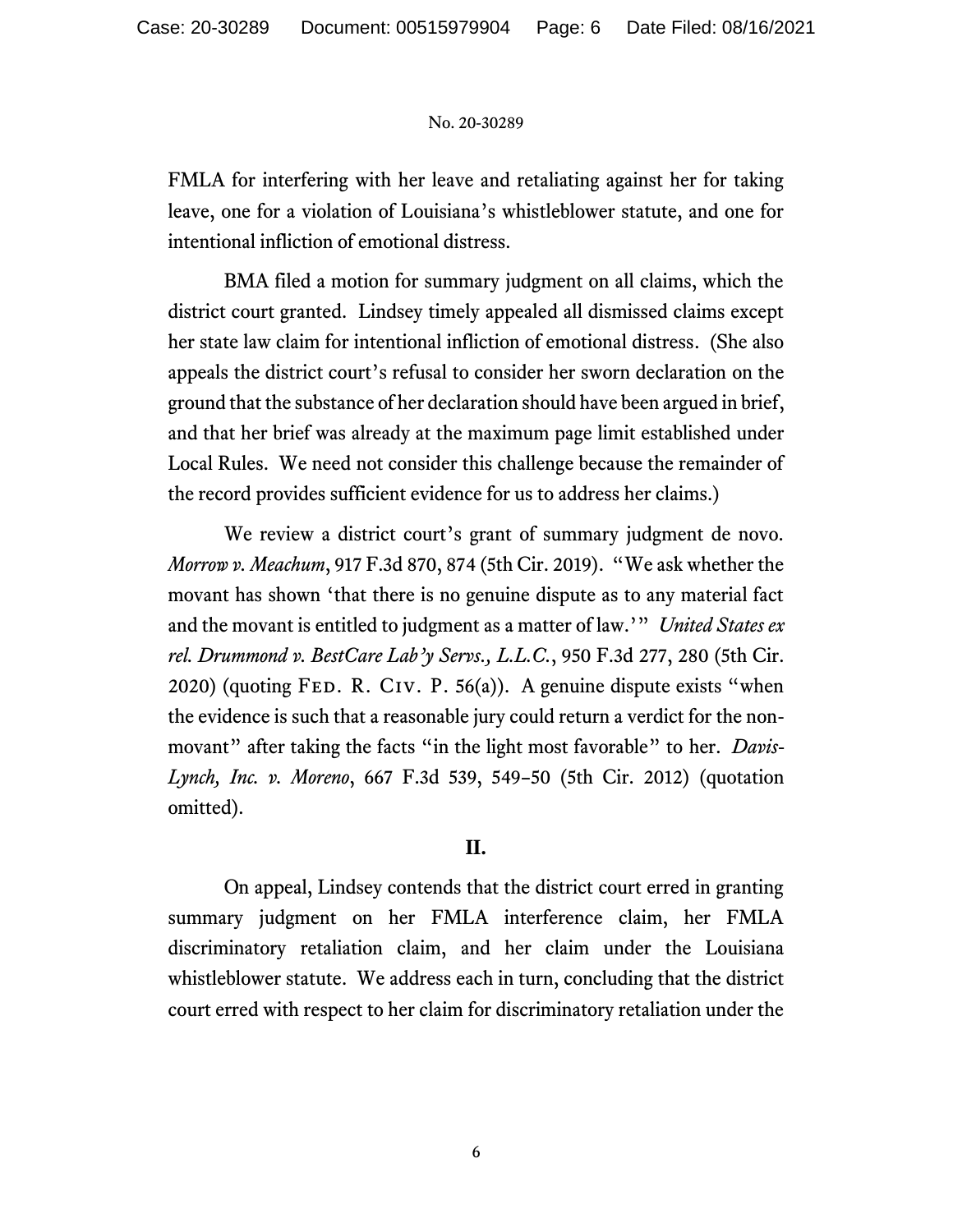FMLA, but properly granted summary judgment on her FMLA interference claim and her Louisiana whistleblower claim.

### **A.**

Lindsey alleges that BMA pressured her to work while she was on leave, and thereby interfered with her rights under the FMLA.

The FMLA makes it "unlawful for any employer to interfere with, restrain, or deny the exercise of or the attempt to exercise" an employee's rights under the FMLA. 29 U.S.C. § 2615(a)(1). We have interpreted this provision to impose liability on the employer if "(1) [the plaintiff] was an eligible employee; (2) [her] employer was subject to FMLA requirements; (3) [s]he was entitled to leave; (4) [s]he gave proper notice of [her] intention to take FMLA leave; and (5) [her] employer denied [her] the benefits to which [s]he was entitled under the FMLA." *Caldwell v. KHOU-TV*, 850 F.3d 237, 245 (5th Cir. 2017). One FMLA benefit to which employees are entitled is "12 workweeks of leave during any 12-month period" due to certain qualifying conditions such as a serious health condition of a child. 29 U.S.C. § 2612(a)(1).

"Giving employees the option to work while on leave does not constitute interference" with that benefit. *D'Onofrio v. Vacation Publ'ns, Inc.*, 888 F.3d 197, 210 (5th Cir. 2018). But coercing an employee to work while on leave by making the work "a condition of continued employment" would constitute impermissible interference. *Id.*

The district court granted summary judgment to BMA on Lindsey's FMLA interference claim after concluding that Lindsey "fail[ed] to state a single manner in which she was prejudiced" by BMA's conduct while she was on leave.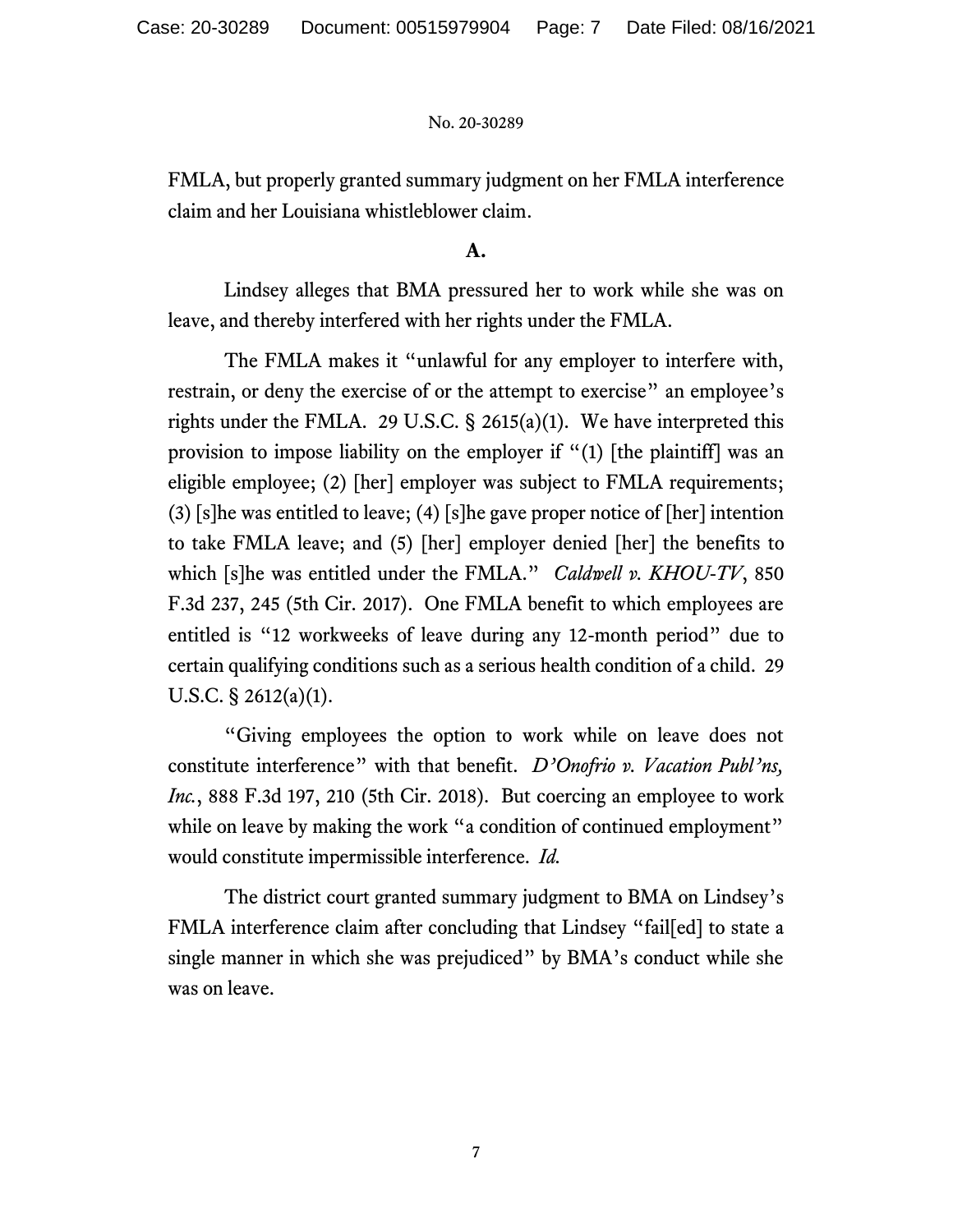Lindsey contends that the district court would have come to a different conclusion had it considered statements in her sworn declaration describing the pressure she felt to work. For example, her declaration states that she "believed that [she] was required to perform [certain] job duties as no one was assigned" to them while she was on leave and that "Powe and other [BMA] employees remained in contact with [her] by telephone and email."

But even if we were to consider Lindsey's declaration, it does not help her for two reasons. First, it has long been the rule that "a party [may not] defeat a motion for summary judgment using an affidavit that impeaches, without explanation, sworn testimony." *S.W.S. Erectors, Inc. v. Infax, Inc.*, 72 F.3d 489, 495 (5th Cir. 1996). Lindsey's deposition testimony squarely contradicts her assertion that BMA "required" her to continue working. In fact, the record indicates that the work she did while on leave was voluntary.

Lindsey testified that she was unable to access her company email account and other internal systems while she was away. She also testified that she "just took care of" her responsibilities without any of her supervisors asking her to. This testimony aligns with Powe's statements during his deposition that he only contacted Lindsey during her leave when he "was looking for something" like forms or other materials in her office. Furthermore, Lindsey admitted that she "notified her team that she was going to be on a leave of absence" and told the team she would "still be available to all of you by text or phone if anyone needs anything. If not immediately, just leave me a message and I'll get back to you as soon as possible."

Second, the statements in her declaration would not be sufficient in any event. The coercion theory on which Lindsey relies requires her to demonstrate that BMA made working on leave a "condition of continued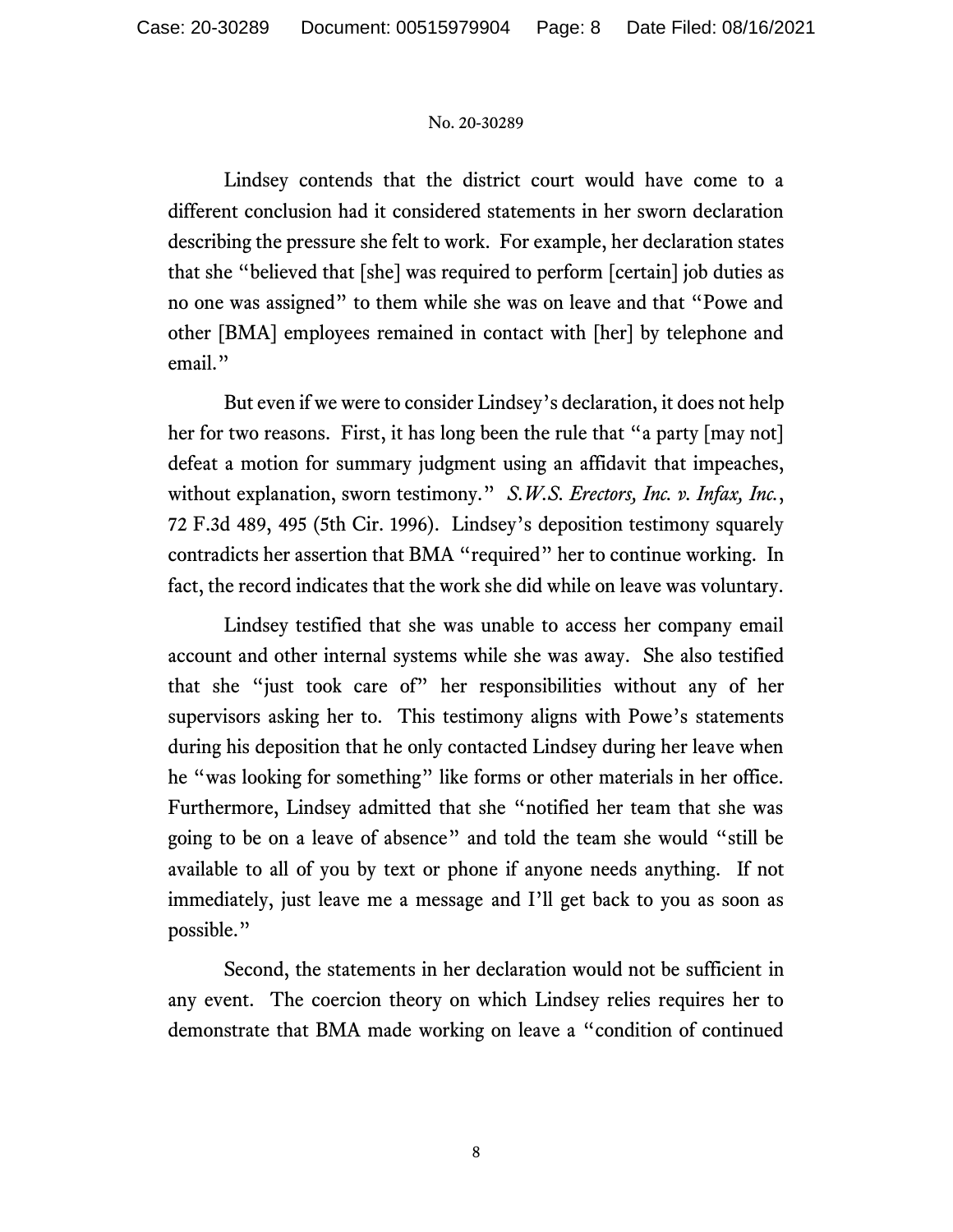employment," or that BMA threatened her with an adverse consequence. *See D'Onofrio*, 888 F.3d at 210. But she points to no such evidence, either in her declaration or elsewhere in the record. All she can muster is a "belie[f] that [she] was required to perform [her] job duties" based on the fact that " no one [else] was assigned to perform the [m]." None of this demonstrates that BMA ever required Lindsey to perform her job duties while she was on leave as a condition of continued employment.

We therefore affirm the entry of summary judgment on Lindsey's FMLA interference claim.

# **B.**

Lindsey also alleges that BMA retaliated against her when she returned to work from her FMLA leave. She asserts that her decision to take leave was a determinative factor in BMA's decision to fire her.

The FMLA creates a cause of action for retaliatory discharge. *See Richardson v. Monitronics Int'l, Inc.*, 434 F.3d 327, 332 (5th Cir. 2005) (citing 29 U.S.C. § 2615(a)(2)). The prima facie elements of this cause of action are (1) the employee "engaged in a protected activity" under the FMLA, (2) "the employer discharged" the employee, and (3) a "causal link [exists] between the protected activity and the discharge." *Id.*

Plaintiffs who establish a prima facie case are entitled to a "presumption that the employer unlawfully discriminated against" them. *Tex. Dep't of Cmty. Affs. v. Burdine*, 450 U.S. 248, 254 & n.7 (1981). But where the employee fails to provide "direct evidence of discriminatory intent," the employer can rebut the presumption of discrimination by "articulat[ing] a legitimate, nondiscriminatory reason for the adverse employment action." *Richardson*, 434 F.3d at 332. This does not require the employer to "persuade the court that it was actually motivated by the proffered reasons." *Burdine*, 450 U.S. at 254. "It is sufficient if the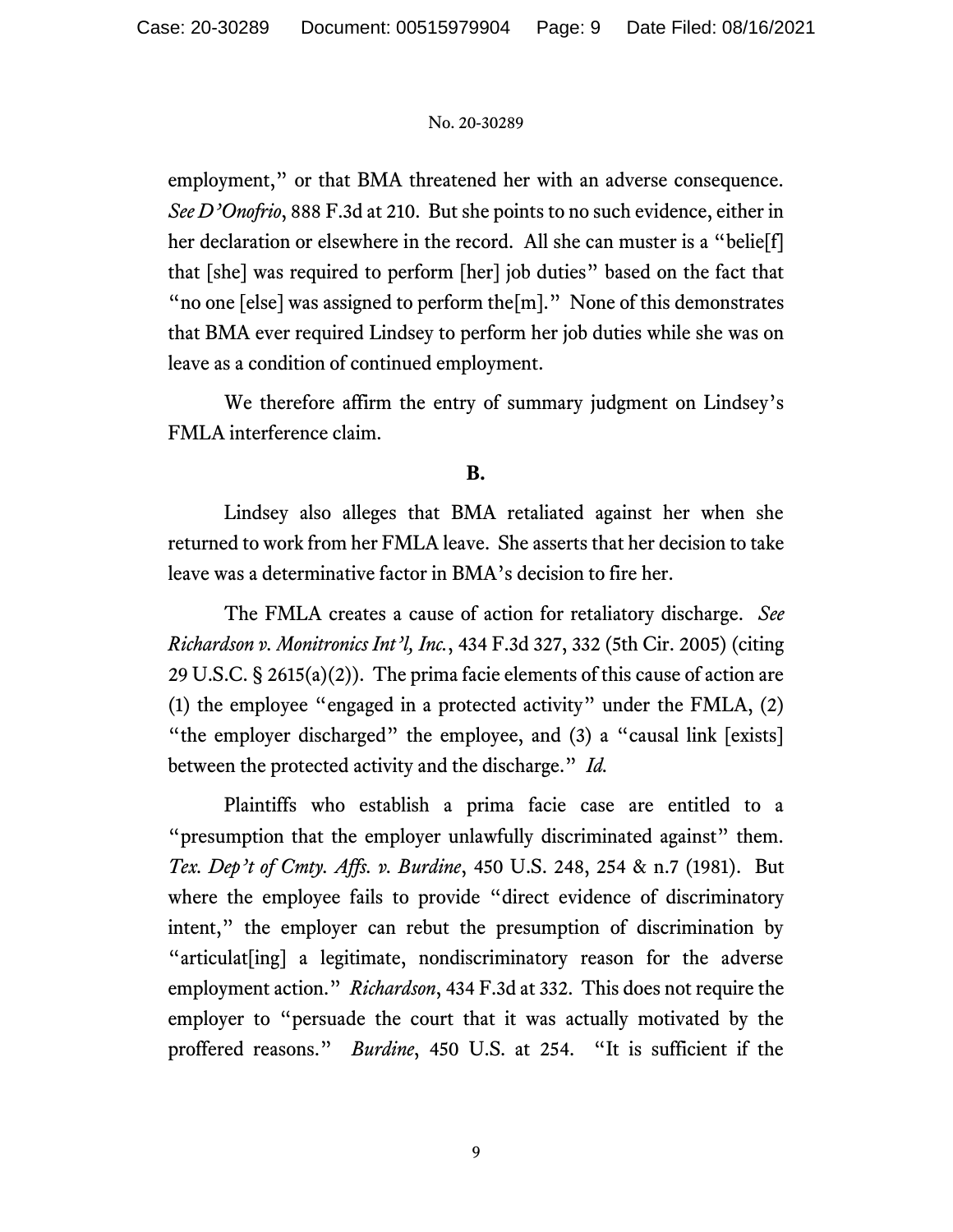defendant[] . . . clearly set[s] forth, through the introduction of admissible evidence, the reasons for the plaintiff's rejection." *Id.* at 254–55.

If both the employee and the employer meet their initial burdens, "the burden shifts back to the employee to show by a preponderance of the evidence that the employer's articulated reason is a pretext for discrimination." *Richardson*, 434 F.3d at 332–33.

Neither Lindsey nor BMA object to the district court's holdings that (1) Lindsey established a prima facie FMLA retaliation case and (2) BMA articulated two nondiscriminatory reasons for its termination decision— Lindsey's attendance issues and her late Network 13 reports.

But the parties dispute the district court's analysis of Lindsey's claim of pretext. The district court agreed with Lindsey that BMA's attendance reason was pretextual. But the district court concluded that she failed to show how BMA's reliance on the missed deadlines was pretextual.

Lindsey and BMA disagree over which legal standard governs this analysis. They dispute whether the district court was right to apply a "butfor" causation standard, which would require Lindsey to demonstrate that *both* of BMA's asserted reasons were pretextual, *Machinchick v PB Power, Inc.*, 398 F.3d 345, 351 (5th Cir. 2005), *overruled on other grounds by Gross v. FBL Fin. Servs., Inc.*, 557 U.S. 167 (2009)—or whether the district court should have applied a "mixed-motive" framework, which would require her to demonstrate only that *one* of BMA's reasons was pretextual, *Richardson*, 434 F.3d at 333.

In our circuit, "it is unclear whether a mixed-motive causation standard is ever proper for FMLA retaliation claims." *Adams v. Mem'l Hermann*, 973 F.3d 343, 353 (5th Cir. 2020). We have recognized that two Supreme Court cases suggest it might not be. *Id.* at 352 (citing *Gross*, 557 U.S. at 129, and *Univ. of Tex. Sw. Med. Ctr. v. Nassar*, 570 U.S. 338 (2013)).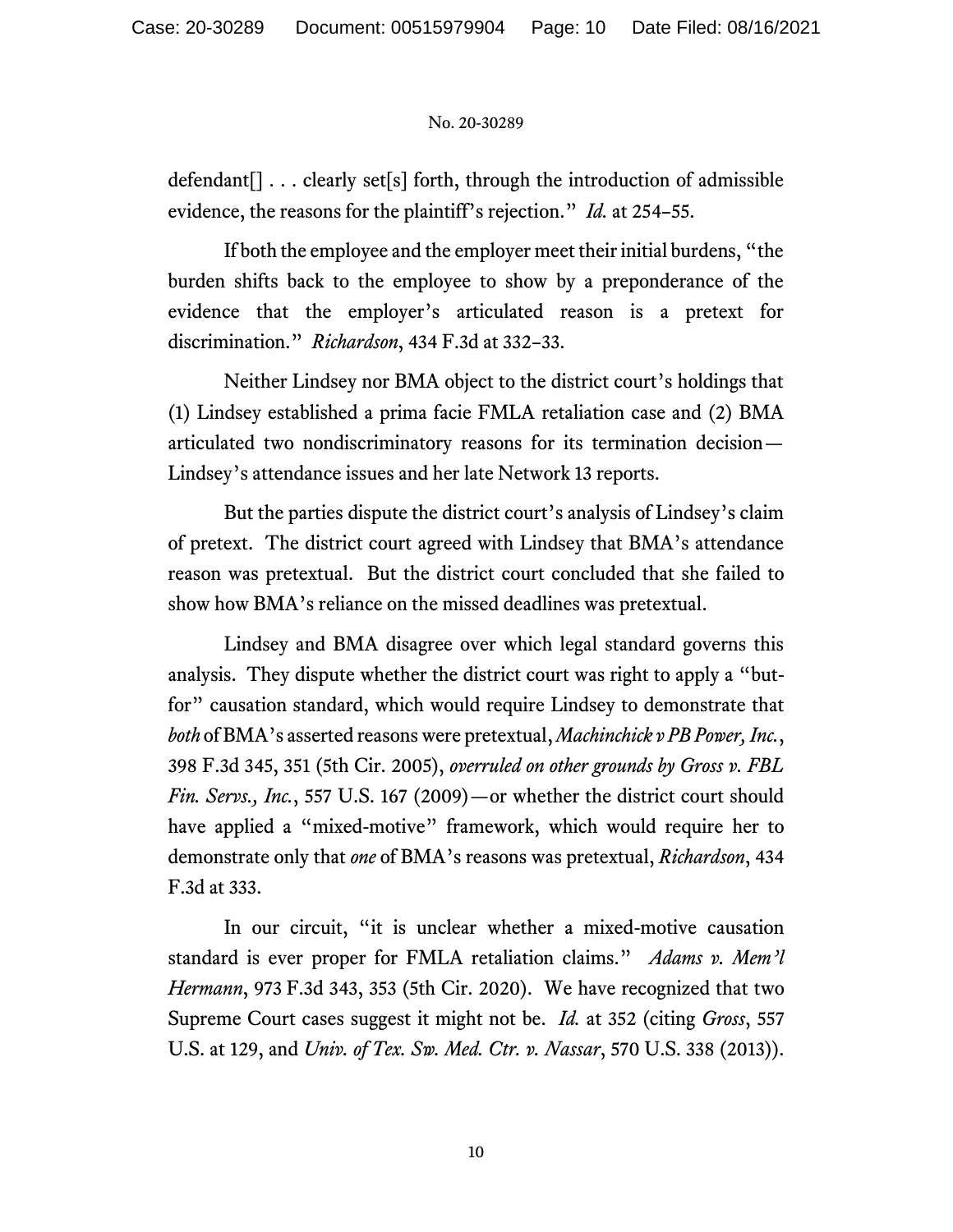*See also Ion v. Chevron USA, Inc.*, 731 F.3d 379, 389–90 & n.11 (5th Cir. 2013) (noting that *Gross* and *Nassar* "limited the applicability of the mixed-motive framework" in other employment discrimination statutes but leaving the question of their effect on FMLA claims "for another day").

But we ultimately need not resolve this question here, because we find that there is a genuine issue of material fact as to whether both of BMA's asserted reasons for Lindsey's termination were in fact pretextual. The parties agreed during oral argument that the court need not determine which framework applies in the event we find both of BMA's proffered reasons to be pretextual.

To begin with, we agree with the district court that Lindsey produced enough evidence for a factfinder to conclude that BMA's attendance-based justification was pretextual. A justification is pretextual when it is "unworthy of credence"—i.e., when it "is not the real reason for the adverse employment action." *Watkins v. Tregre*, 997 F.3d 275, 284 (5th Cir. 2021) (quotation omitted). "[A]ny evidence" that casts doubt on BMA's assertion is in play, and a fact dispute exists so long as Lindsey's evidence "is of such quality and weight that reasonable and fair-minded men in the exercise of impartial judgment might reach different conclusions." *Id.* at 283–84 (emphasis omitted) (quotations omitted).

Several pieces of evidence suggest that Lindsey's purported attendance problems were not the "real reason" for her termination. First, "Lindsey received her first ever disciplinary action" in more than 17 years of working for BMA "within three weeks of returning from FMLA leave." Second, Lindsey's initial Corrective Action Form failed to list a single date that she was absent, even though the form had a portion labeled "Date(s) of incident/occurrence." Third, David Powe, the supervisor who prepared Lindsey's Corrective Action Form, testified that he could not identify the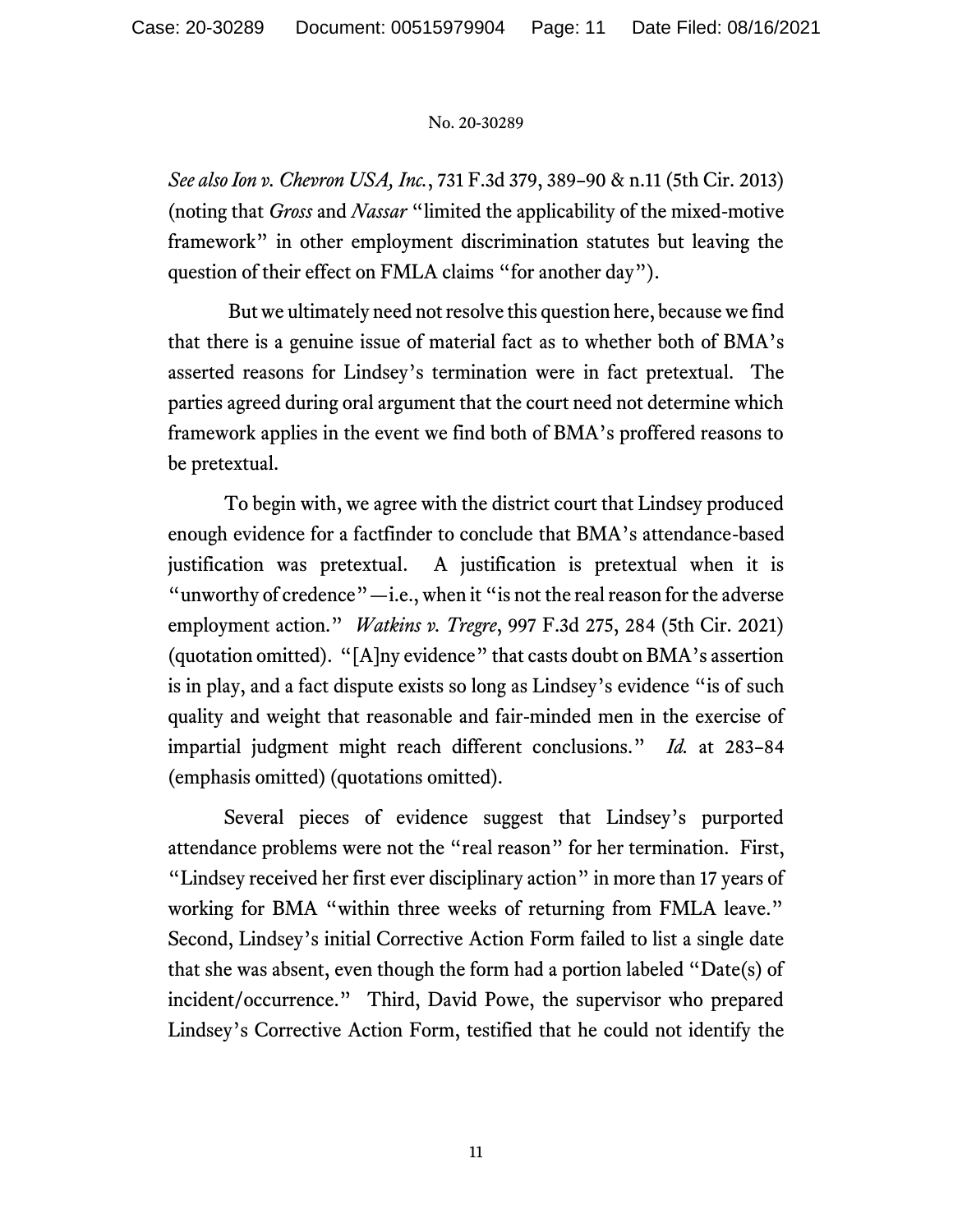days or hours that Lindsey did not show up to work. Fourth, Lindsey's second Corrective Action Form listed only three incidents—one of which took place during a time period when Powe testified that Lindsey's attendance was improving, and another of which occurred while she was sick. Finally, Lindsey's termination form listed a single date that management was unable to reach her, which Lindsey testified was because she was away at a training meeting. As the district court correctly concluded, this record evidence creates a fact issue as to whether BMA's attendance rationale is "unworthy of credence" and whether BMA discriminated against Lindsey as a result. BMA does not contend otherwise.

Turning to BMA's assertion that Lindsey was fired because she failed to complete the catheter reports on time, there is some evidence that Lindsey's late reports may have contributed to BMA's decision. The company's termination form expressly mentions the reports. And Powe testified that he started considering Lindsey's termination around July 13 the day after Network 13's Quality Improvement Director contacted BMA's Vice President of Quality about Lindsey's late report.

But there is also evidence indicating that BMA wouldn't have fired Lindsey for the missed deadlines alone. Before concluding that "Leisha Lindsey's employment is terminated," her termination form notes that Lindsey "has not [met] expectations outlined in previous warnings as to being present at the facility during normal work hours." Likewise, her first Corrective Action Form stated that "[f]ailure to meet [attendance-based] expectations will result in further corrective action, up to and including termination of employment." Additionally, Powe later testified that the "main point" of his complaint was that Lindsey "was not coming to work." But as we and the district court have concluded, there is a fact dispute as to whether BMA's attendance rationale is pretextual.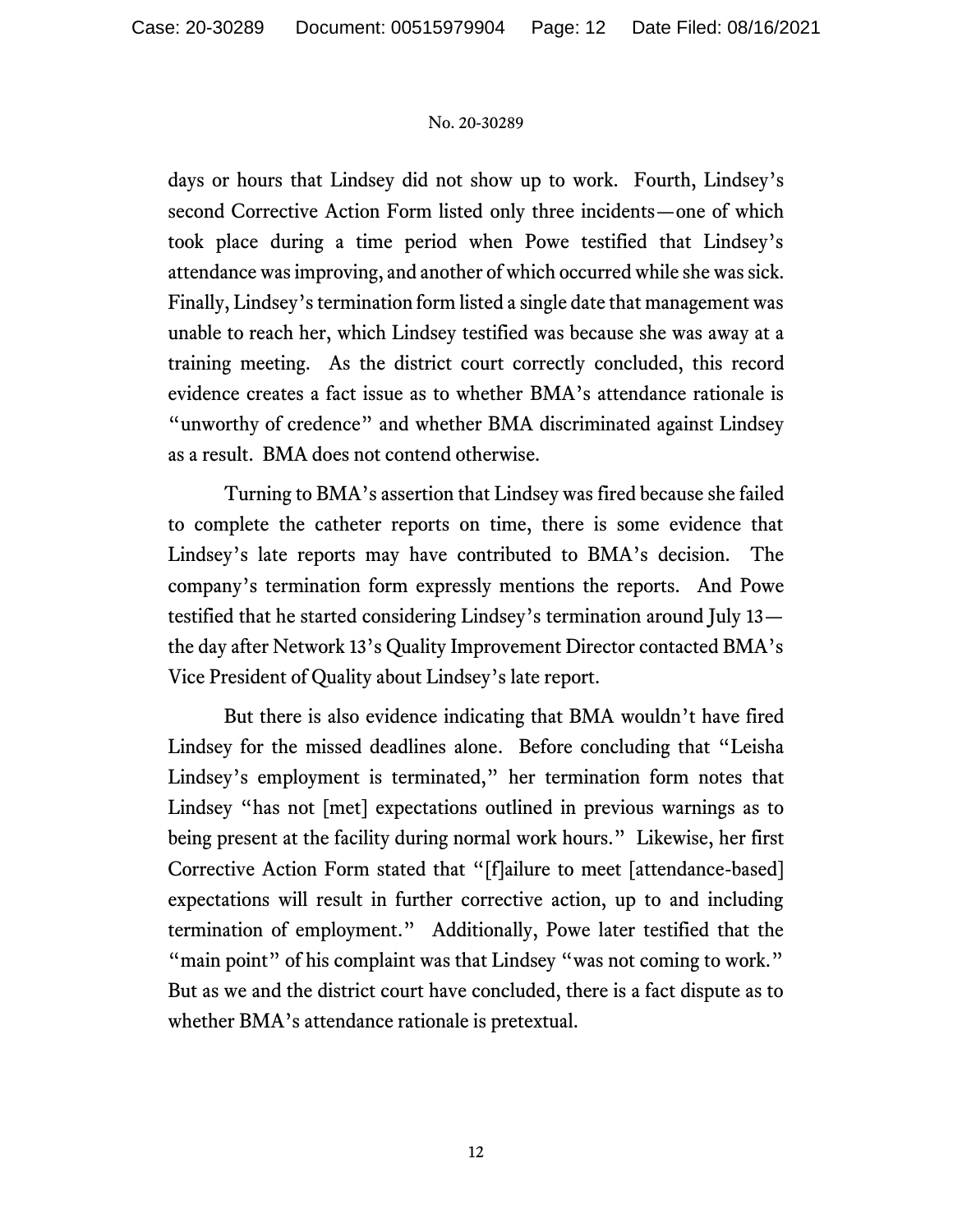What's more, BMA did not follow its own progressive discipline policy, which instructs that "corrective action be escalating." BMA took no corrective action against Lindsey whatsoever for failing for several months to submit the tracking reports on time—it simply terminated her on August 1. As Lindsey states in her brief, "the fact that [BMA] did not issue a counseling statement on the alleged tardy reports is quite telling" in light of the fact that her supervisors "had not missed any opportunity to issue counseling statements and job performance deficiency statements to [her] relating to alleged absenteeism." Finally, Lindsey's deposition testimony suggests that BMA did not view her untimely reports as a serious infraction. As she explained, the late reports "never [caused] an issue"—"[i]f you were late, then you'd call Ms. Lynda [Ball, Network 13's Quality Improvement Director], you'd tell her, and she says 'Thank you.'"

As anyone who has ever worked in an office environment can attest, there are real deadlines and hortatory ones—and everyone understands the difference between the two. Missing real deadlines results in actual adverse consequences for employer and employee alike—while failing to meet hortatory deadlines does not. BMA does not point to any adverse impact that Lindsey's tardy reports had on the company. And in any event, there is no evidence BMA ever warned Lindsey that failure to submit the reports on time could jeopardize her job. So there is a genuine issue of material fact as to whether BMA's assertion that it fired Lindsey for this reason is "unworthy of credence."

Accordingly, we reverse the entry of summary judgment on Lindsey's FMLA retaliation claim and remand for further proceedings on that claim.

# **C.**

Lastly, Lindsey alleges that BMA retaliated against her for objecting to Robinson's prescription proposal, in violation of Louisiana's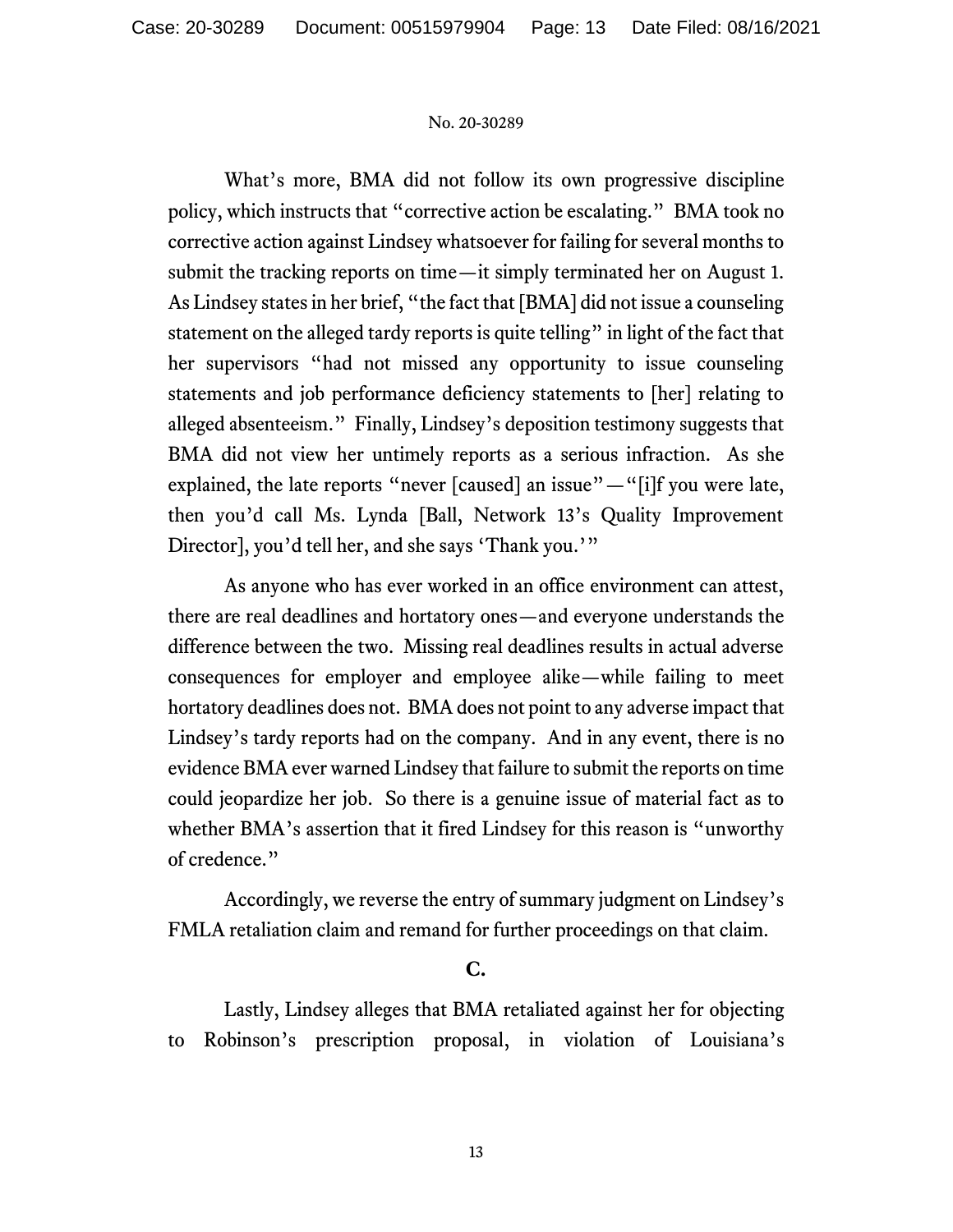whistleblower law. LA. REV. STAT.  $23:967A(3)$ . That statute provides, in relevant part, that "[a]n employer shall not take reprisal against an employee who in good faith, and after advising the employer of the violation of law[,] . . . [o]bjects to or refuses to participate in an employment act or practice that is in violation of law."

The district court rejected Lindsey's state law retaliation claim after determining that the lone provision she cited as a "violation of law" didn't actually prohibit Robinson's prescription proposal. Lindsey challenges that determination on appeal and cites several provisions in support.

We need not delve into the intricacies of Louisiana pharmacy law, however, because we can affirm summary judgment on a different ground. *See United States v. Mazkouri*, 945 F.3d 293, 307 (5th Cir. 2019) ("[W]e can affirm on any ground supported by the record."). The Louisiana Supreme Court has held that, "[i]n order to bring an action under [Louisiana Revised Statute] 23:967, the employee must establish the employer engaged in workplace conduct constituting an *actual violation* of state law." *Encalarde v. New Orleans Ctr. for Creative Arts/Riverfront*, 2014-2430 (La. 2/13/15); 158 So.3d 826, 826 (mem.) (emphasis added); *accord Herster v. Bd. of Supervisors of La. State Univ.*, 887 F.3d 177, 187 (5th Cir. 2018). And as BMA correctly explains, "Lindsey cannot establish that a violation of state law regarding patient medication ever occurred, or that it was ever an actual practice of BMA."

Indeed, Lindsey practically concedes as much. Her opening brief repeatedly states that she objected to a "proposed practice," not to an actual one. Her reply brief does not respond to BMA's argument. And she testified at her deposition that she "d[idn't] have any evidence that [prescription redistribution] was actually going on" at her clinic.